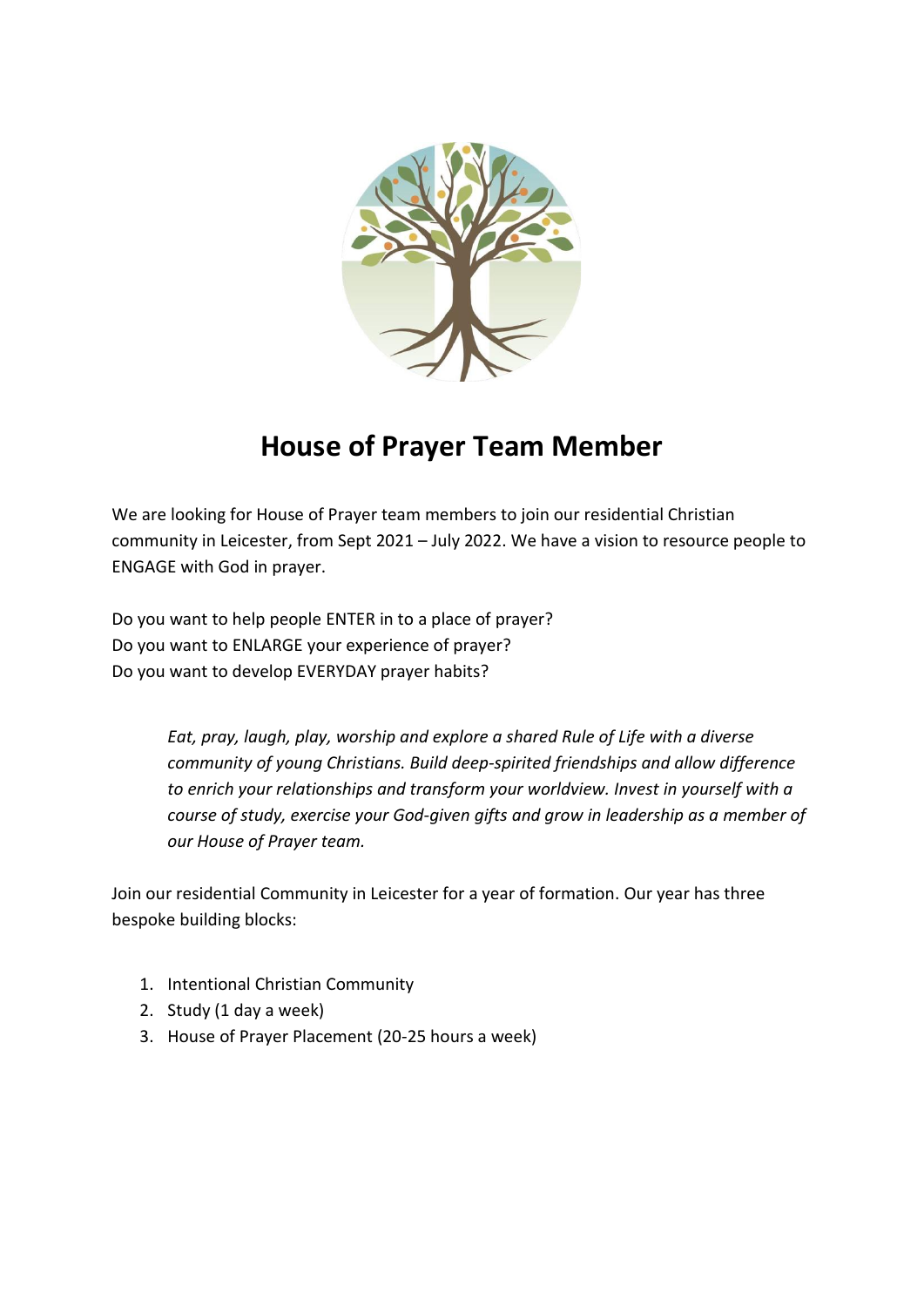## **ONE // Intentional Christian Community:**

Commitment to community building practices. These include shared weeknight meals, shared food budget, weekly act of worship, weekly community forum and a share of cooking and cleaning.

Commitment to join our rhythms of prayer. We pray together in the chapel three times each day, at 8:30am, 12:30pm & 21:30pm. We also host a monthly prayer event, where we pray nonstop for 24 hours.

There is an invitation to explore a shared Rule of Life based on our nine spiritual practices. (Prayer, Scripture and Solitude. Worship, Reconciliation & Sabbath. Justice, work & Blessing). There will be opportunity to develop a personal rhythm and the invitation to take a community promise.

# **TWO // Study:**

We will work with you to find a suitable programme of study or vocational training. Options may include New Wine Discipleship Year, leadership training with 24-7 Prayer, Church of England Ministry Experience Scheme or  $1<sup>st</sup>$  year theology audit at St Mellitus, East Midlands.

# **THREE // House of Prayer Placement:**

We believe part of our emerging charism is to resource people, particularly in the Diocese of Leicester, to [engage] with God in prayer. Join our HOP team; shape and deliver this vision.

We want to help people to [ENTER] in to prayer.

Becoming present to Gods presence through practices of slowing, breathing and letting go. Learning to see ourselves, others and, the world, with Gods eyes.

We want to [ENLARGE] people's experience of prayer. Tapping into Christian tradition and personal creativity to unlock ancient-future forms of prayer. Learning to encounter God in different ways.

We want to encourage people to develop [EVERYDAY] prayer habits. Finding rhythms of retreat and return. Learning Gods language in structured and spontaneous acts of prayer.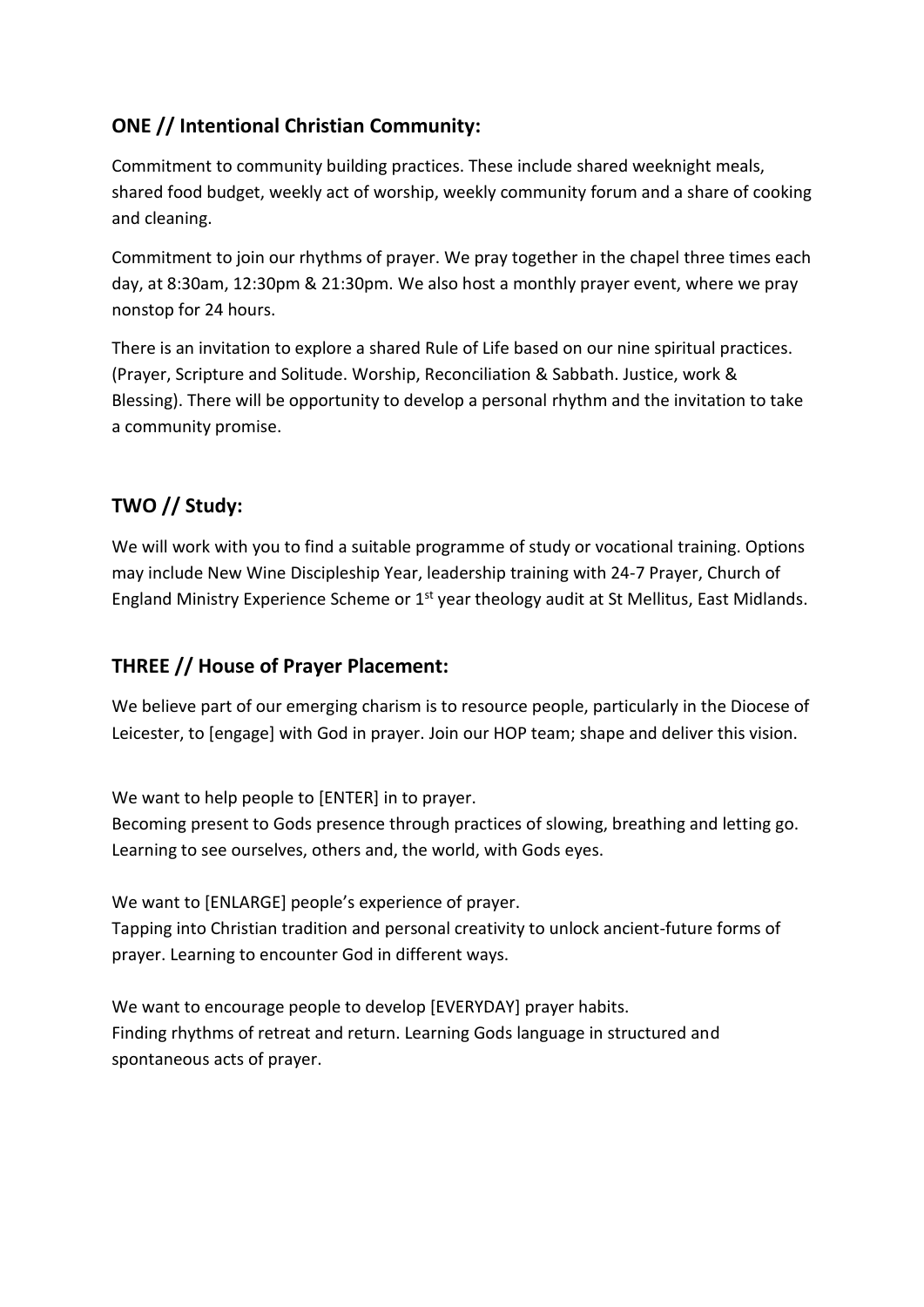# **Role Description**

We want HOP team members to be able to exercise their God-given gifts through serving the life of the Community and the HOP vision. This role will consider gifting, capacity and personal interests, and will involve some (but not all) of the elements listed in the role description.

## **HOP Team Member** *(Accountable to the Prior)*

- Weekly HOP team meeting
- Monthly supervision with Prior
- Daily, weekly, monthly rhythms of prayer
- Building relationships with other HOP's

## **Prayer** *(working with the Sub Prior)*

- Coordinate intercessions global, national, local, Community
- Organise monthly 24hr prayer event
- Create digital prayer resources & curate physical prayer spaces
- Develop the basement and chapel spaces for creative worship

### **Community** *(working with the Prior)*

- Coordinate daily office, community days and special events
- Facilitate listening groups
- Facilitate community conversations
- Coordinate weekly house Worship

#### **Hospitality** (*working with the House Manager*)

- Event organisation and logistics
- Community diary and rotas
- Creating welcoming and safe spaces
- Food preparation

#### **Communications** *(working with the Sub Prior)*

- Social Media & website
- Capture the community story via image, film and word
- Develop alumni network
- Develop the Members area of the website

**Other**